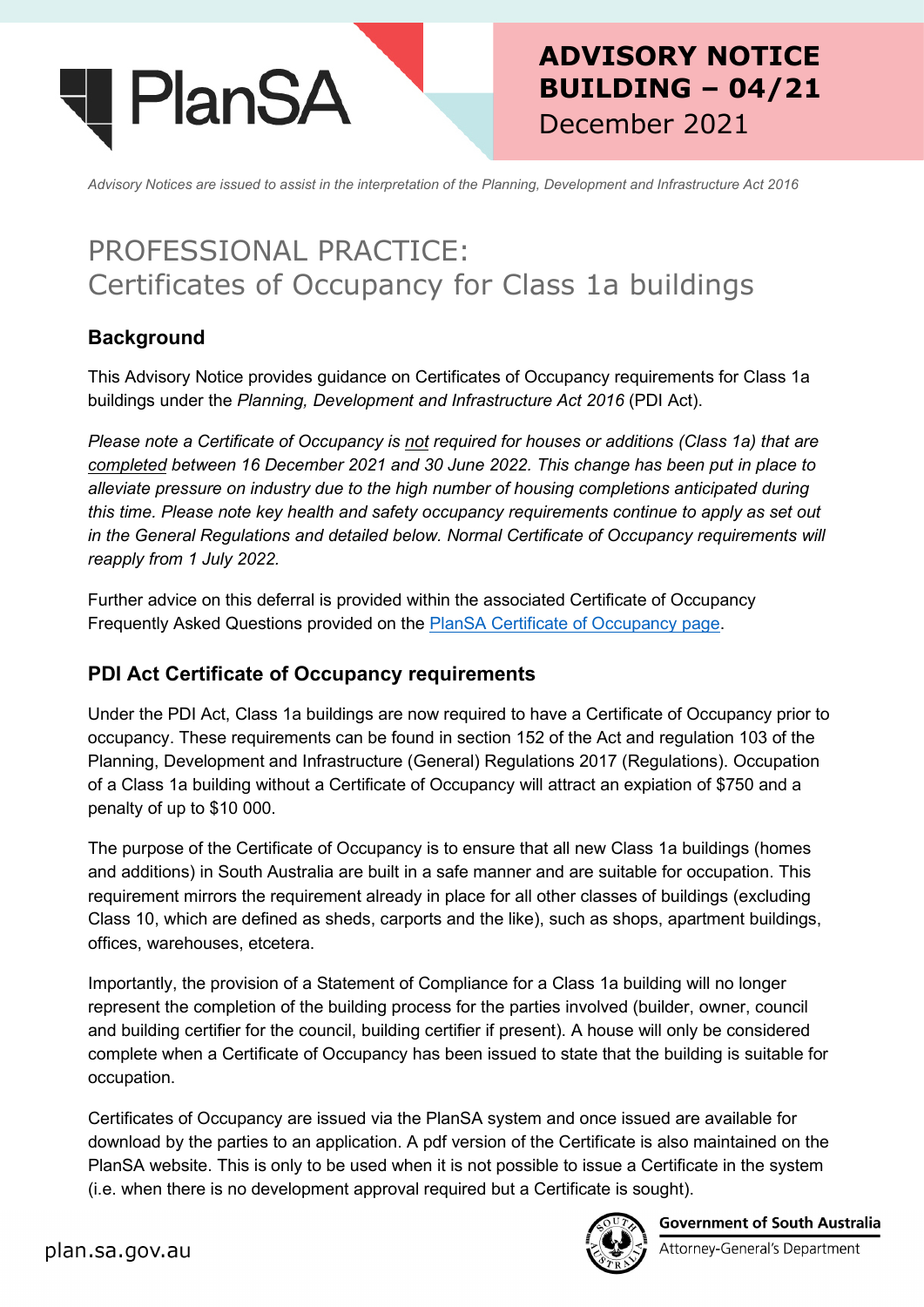# **Discussion**

Practitioners already familiar with the process for issuing Certificates of Occupancy will recognise the key steps below, with only minor changes under the PDI Act. For those working exclusively in the domestic building sector with a focus on Class 1a buildings, the following steps will be new.

### **Step 1: Determining who will be issuing the Certificate of Occupancy and issuing the Decision Notification Form**

Where a Certificate of Occupancy is required, the PlanSA system requires the person undertaking the building consent (either building certifier or council) to nominate who will be issuing this Certificate of Occupancy. Under the PDI Act a Certificate of Occupancy may be issued by either council or a building certifier. Given the building relevant authority will be making this decision, it is important that the applicant is made aware of who will be issuing their Certificate of Occupancy, should they seek to select one party or another. Please note though council is always the default entity for issuing a Certificate should a building certifier elect not to issue the Certificate (under section 152 of the PDI Act).

The authority responsible for issuing the Certificate of Occupancy (building certifier or council) will appear on the Decision Notification Form (DNF) so that all parties are aware of who is responsible for this function prior to construction commencing.

The DNF will also state if any additional certificates, reports or other documents will need to be provided at the same time the Statement of Compliance is submitted. This information may be necessary for a Certificate of Occupancy to be issued.

#### **Step 2: Receiving notifications to track construction**

The DNF will also identify the notifications that must be made to the council. Commencement and completion notifications are mandatory (regulation 93) with others (e.g. footings, framing, pool fencing) at the discretion of the council. Mandatory notifications also apply for the use of a designated building product. Notifications may also be added by the building certifier to highlight items of building work recommended for inspection (regulation 57(7)).

While not strictly part of the Certificate of Occupancy process, receipt of notifications during construction allows the progress of construction to be tracked and for council to undertake inspections as required.

#### **Step 3: Receiving the Statement of Compliance**

The completion notification must be accompanied by the Statement of Compliance. Part A of the Statement must be completed by the licensed building work contractor engaged by the applicant. Part B must be completed by the owner or a person acting on the owner's behalf. These parts must be signed by different parties to ensure independent verification of completed building work.

The person who signs Part A of the Statement must provide the Statement, along with a copy of any other documentation requested on the DNF, to the council and the owner, within 5 days of its completion. This process can occur via the PlanSA platform.

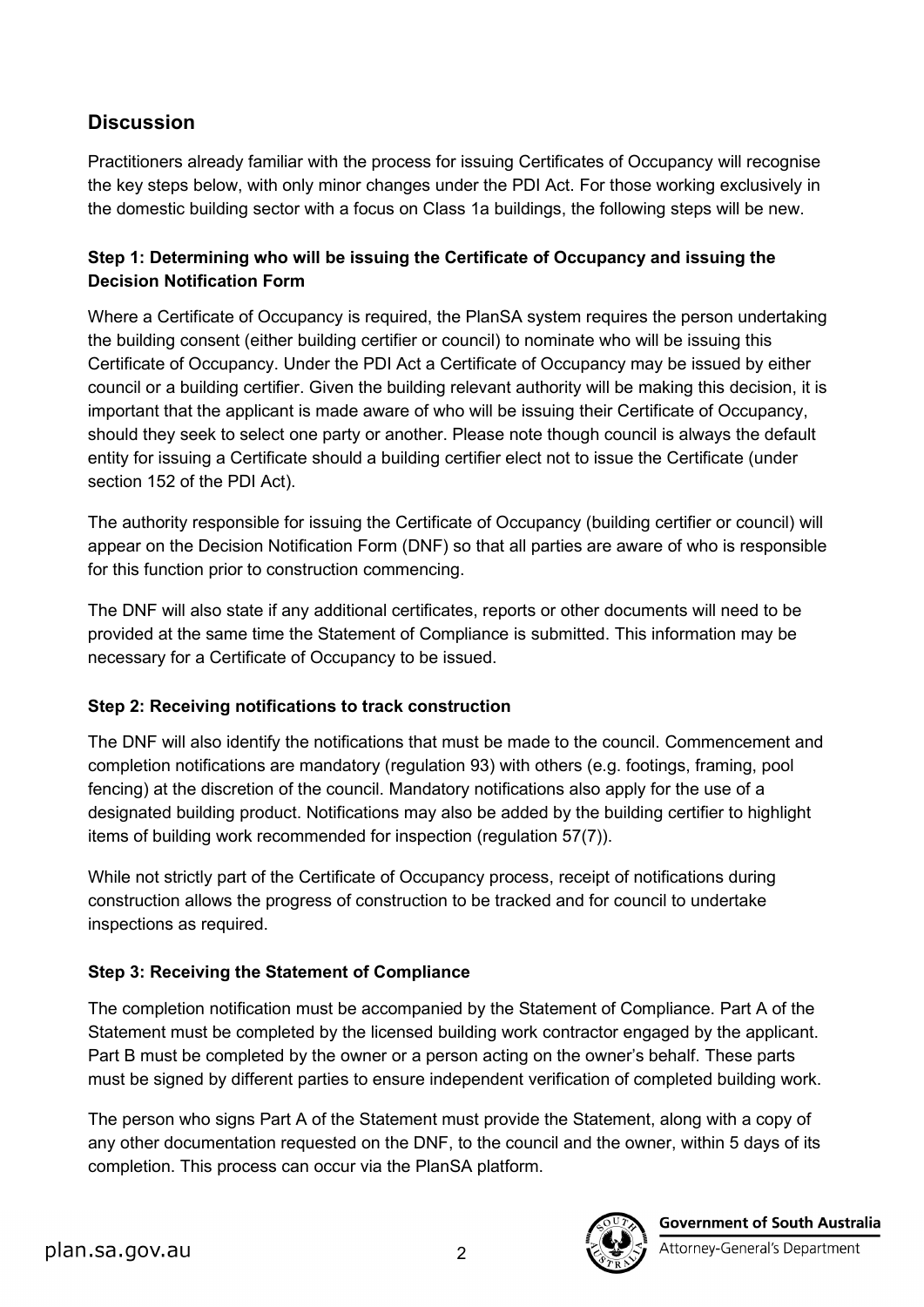The PDI Act Statement of Compliance also requires the builder to list the aspects of the approved building work that the builder has not been contracted to complete. These aspects may need to be completed by others (including the owner) before a Certificate of Occupancy can be issued.

#### **Step 4: Issuing the Certificate of Occupancy**

While a final inspection is not a mandatory precondition for issuing a Certificate of Occupancy, a council may decide to conduct a completion inspection. Scenario A covers where no final inspection takes place and B where an inspection does take place.

#### Scenario A: Issuing of the Certificate of Occupancy **without** a completion inspection

If council decide not to conduct a final inspection and the completed Statement of Compliance (including any required documentation) has been received, council or the building certifier have five business days in which to issue a Certificate of Occupancy.

If a building certifier issues the Certificate of Occupancy they are required to provide a copy to the council, together with a copy of any other relevant documentation, within five business days. The Certificate of Occupancy may be generated and issued via the PlanSA system.

#### Scenario B: Issuing of the Certificate of Occupancy with a completion inspection

The following applies when the council determines not to undertake a completion inspection, in accordance with **Practice Direction 9 – Council Inspections 2020.** 

Two sub-scenarios may apply:

#### *Scenario B.1 Building certifier issuing the Certificate of Occupancy and Council undertaking a completion inspection*

Where the building certifier is issuing the Certificate and a council decides to undertake a completion inspection, the Certificate of Occupancy must not be granted until the inspection has been carried out and any additional building work has been undertaken (if necessary).

To avoid situations where the Class 1a is inadvertently issued with a Certificate of Occupancy and occupied prior to the final inspection, council must:

- a) advise the building certifier of council's intention to carry out a final inspection (prior to the inspection occurring); and
- b) advise the building certifier when the inspection and any subsequent actions have been completed.

This is required by regulation and is controlled by the PlanSA system.

The building certifier then has five days to issue the Certificate of Occupancy, noting this clock does not start until the inspection work and any additional building work has been completed. The final inspection must be undertaken within the timeframes set out within the Practice Direction.